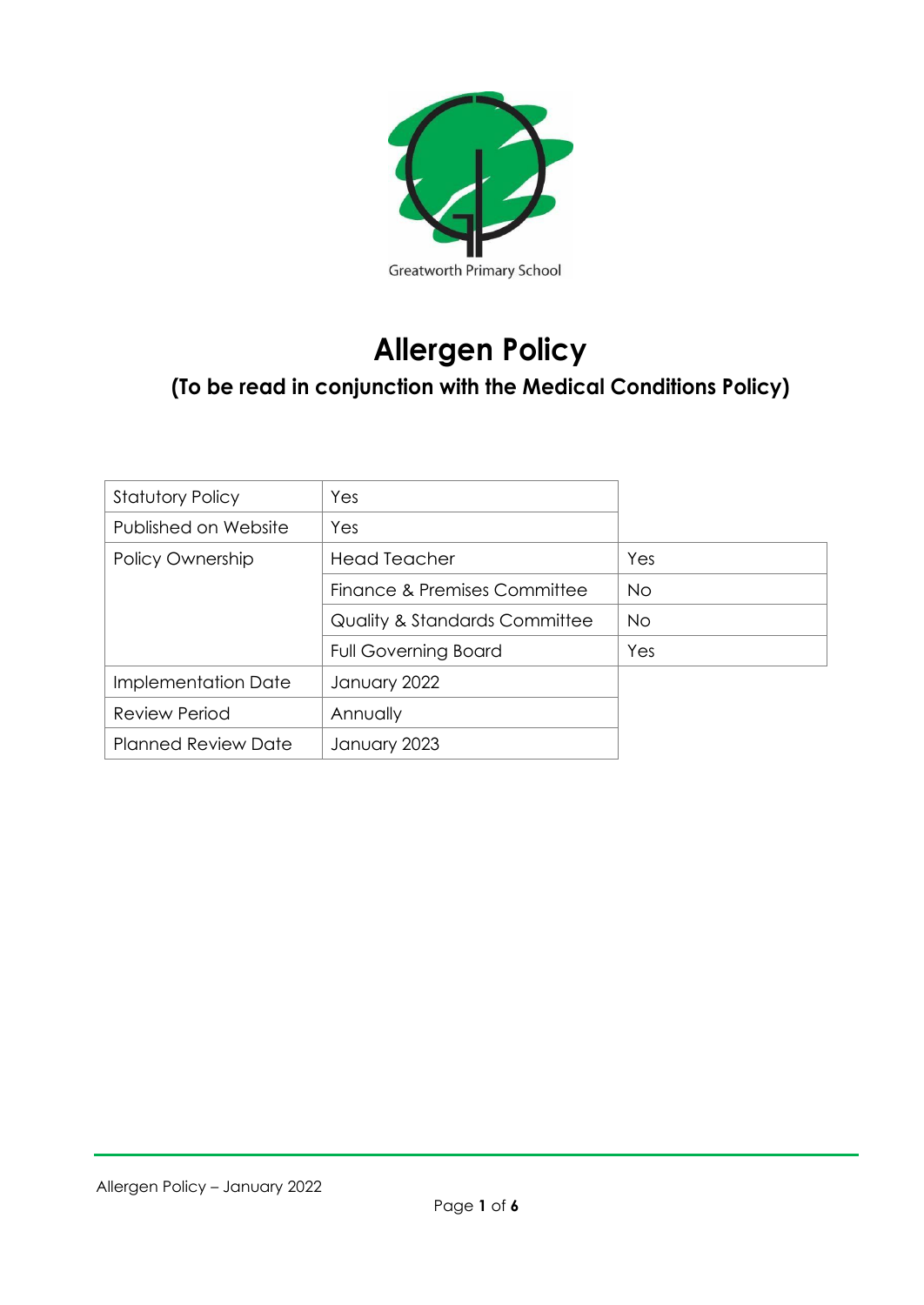#### **Introduction**

The school is committed to pupil safety and therefore has created this policy to reduce the risk of children having allergy related events while in its care.

#### **Aims**

- To reduce the likelihood of a pupil with a known food allergy displaying a severe reaction to a specific food while in school.
- To foster an understanding of and sense of responsibility for the specific needs of the individual members of the school community.
- To create an awareness of the action to take should someone with a severe food allergy display its symptoms.

#### **School Procedures**

- On entry to the school parents are required to inform the school of any known food allergies that their child has.
- Parents of children with an allergy will be given a copy of this policy.
- Parents should update this information if an allergy is diagnosed at any stage in their child's education.
- Parents will be given a yearly reminder at the end of the academic year to update allergy information and equipment.
- Parents must advise the school of the action that should be taken if their child develops the symptoms of an allergic reaction while in school.
- All members of staff are given the names of children who have specific food allergies through the confidential information sheets issued at the beginning of each school term.
- Photographs of pupils who suffer from severe food allergies are displayed in the staff room, office and in the hall. These will include details of action to be taken in the event of a reaction.
- The school will provide training to enable staff to recognise the symptoms of an allergic reaction and to respond appropriately. This could be with the school nurse.
- All staff have been trained in the use of the EPIPEN should a child with a known food allergy go into anaphylaxis.
- All parents are advised to ensure that their child does not bring nuts or foods containing nuts into school. Parents should send fruit or vegetable snacks or snacks that are store bought and have an ingredients list on the food label.
- When there is a child with a nut allergy in school, teachers will actively check children's lunchboxes.
- All staff who are employed by Greatworth Primary School, including the Headteacher.

Allergen Policy – January 2022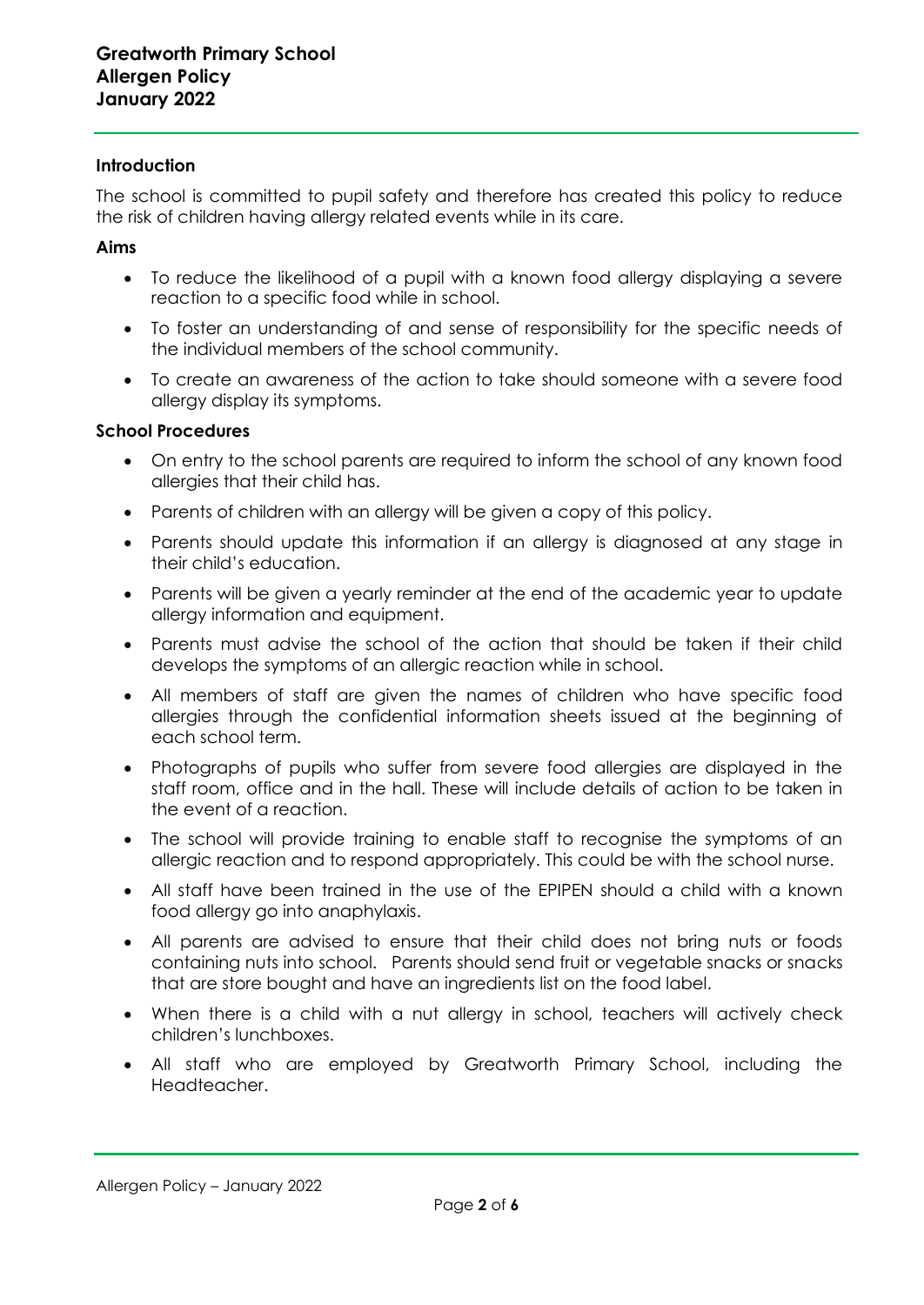#### **Parents' role:**

Parents are responsible for providing, in writing, on-going accurate and current medical information to the school.

Parents are to send a letter confirming and detailing the nature of the allergy; including:

- The allergen (the substance the child is allergic to)
- The nature of the allergic reaction (from rash, breathing problems to anaphylactic shock)
- What to do in case of allergic reaction, including any medication to be used and how it is to be used.
- Control measures such as how the child can be prevented from getting into contact with the allergen.
- If a child has an allergy requiring an Epipen, or the risk assessment deems it necessary, an Individual Health Care Plan (drawn up by medical experts such as the school nurse) must be completed and signed by the parents.
- It is the responsibility of the Parent to provide the school with up to date medication / equipment clearly labelled in a suitable container with their child's photo on.
- In the case of life saving medication like EpiPens the child will not be allowed to attend without it.
- Parents are also required to provide up to date emergency contact information.
- It is their responsibility to ensure that the contents of food or snacks brought in by the child are safe for the child to consume.
- Parents should liaise with Staff about appropriateness of snacks and any foodrelated activities (e.g. cooking, birthday celebration food)
- Wrist bands showing the allergen for those with life threatening allergens can be worn by children if the parents wish.

# **Staffs' role:**

- Staff are responsible for familiarising themselves with the policy and to adhere to health & safety regulations regarding food and drink.
- If a child's Enrolment Form states that they have an allergy requiring an Epipen then an Individual Health Care Plan is needed. It must be in place before the child starts attending sessions.
- Upon determining that a child attending school has a severe allergy, a team meeting will be set up as soon as possible where all staff concerned attend to update knowledge and awareness of child's needs.

Allergen Policy – January 2022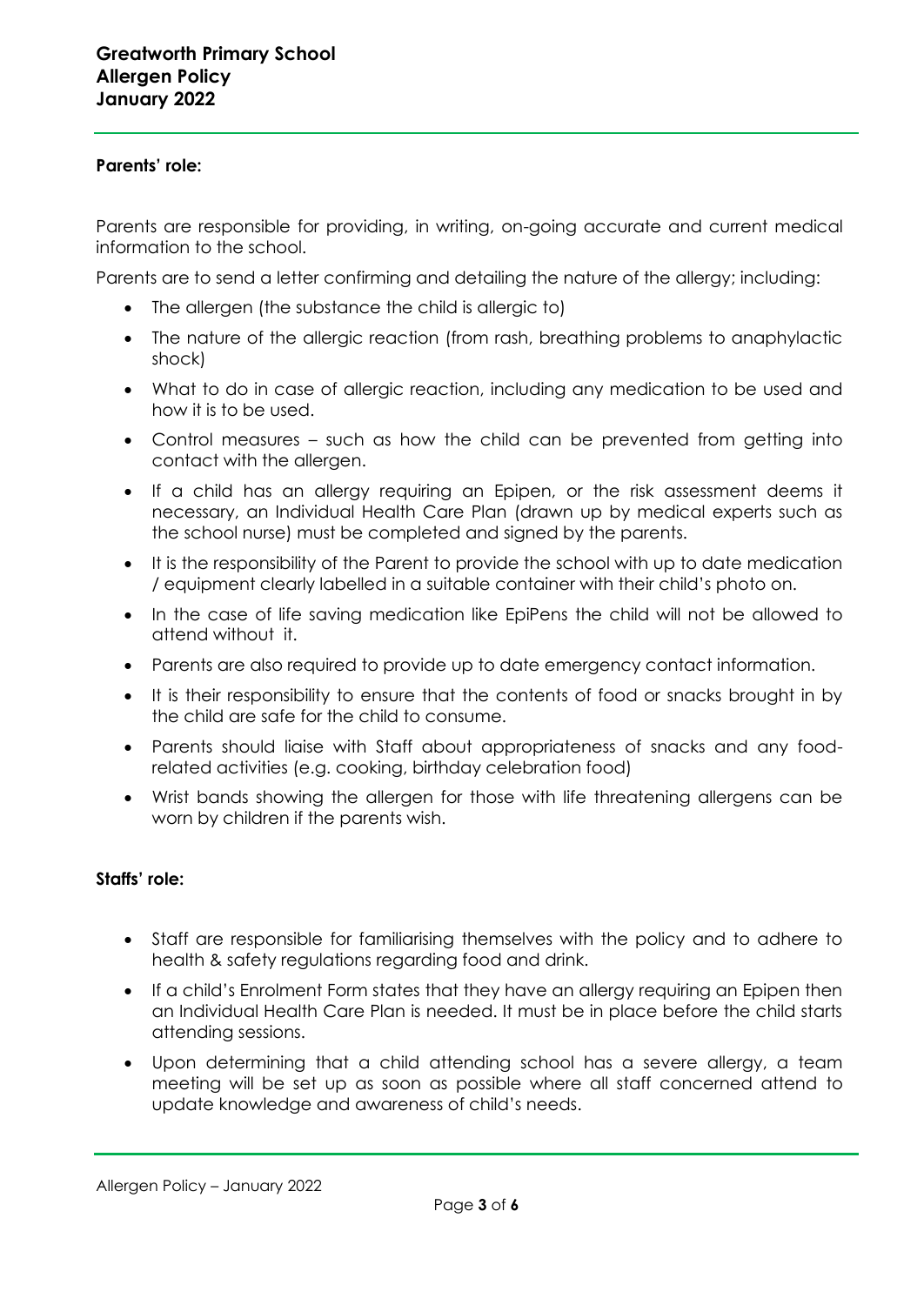- All staff including students and supply staff that come into contact with the child will be made aware of the signs and symptoms of allergic reactions (refer appendix 1), what treatment/medication is required by the class teacher or the school office staff and where any medication is stored.
- Class teachers will discuss allergy information with all children in the class so that they are all aware of their class mates' allergies and the need to be vigilant. When appropriate this will also be a whole school discussion.
- All staff are to promote hand washing before and after eating.
- Place mats are used in the dining hall for those with allergens, displaying photos and allergy information for all staff and children to be aware of.
- Staff cannot guarantee that foods will not contain traces of nuts or other allergens. However, a policy of vigilance is paramount to reduce risk and manage allergens in all forms.
- All tables are cleaned with an approved solution.
- Children's hands are cleaned with appropriate wipes on leaving the hall.
- Children are not permitted to share food.
- As part of the staff training, Epipen use and storage has been discussed.
- We may ask the parent for a list of food products and food derivatives the child must not come into contact with.
- Emergency medication should be easily accessible, especially at times of high risk.
- Staff should liaise with parents about snacks and any food-related activities e.g. cooking.
- Risk assessment created for the class where the child with allergens works.

# **Action In the event of a child suffering an allergic reaction:**

- We will delegate someone to contact the child's parents.
- If a child becomes distressed or symptoms become more serious telephone 999.
- Keep calm, make the child feel comfortable and give the child space.
- If medication is available it will be administered as per training, in conjunction with the administering medications guidelines in the Medical Conditions Policy and in line with the child's emergency action plan.
- If parents have not arrived by the time ambulance arrives, a member of staff will accompany the child to hospital.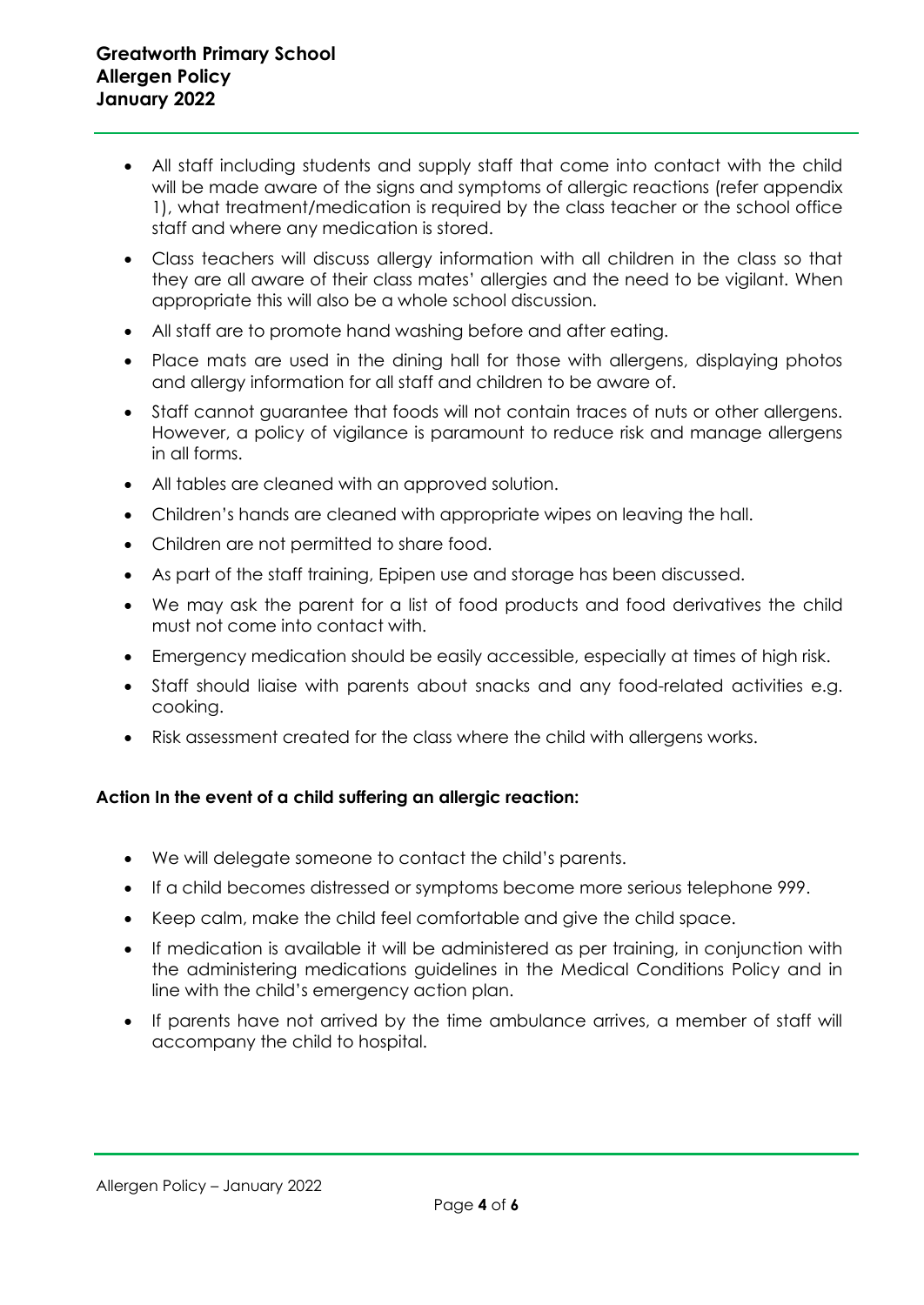#### **Role of other parents**

- Snacks and lunches brought to the school by other parents should be peanut and nut free.
- The school will ensure that parents are regularly reminded and will monitor the contents of lunchboxes and snack.
- Any birthday treats provided for classes by parents should be wrapped; store bought treats and should be nut free. These will be handed out at the end of the day for parents to decide if their child is allowed to eat them.